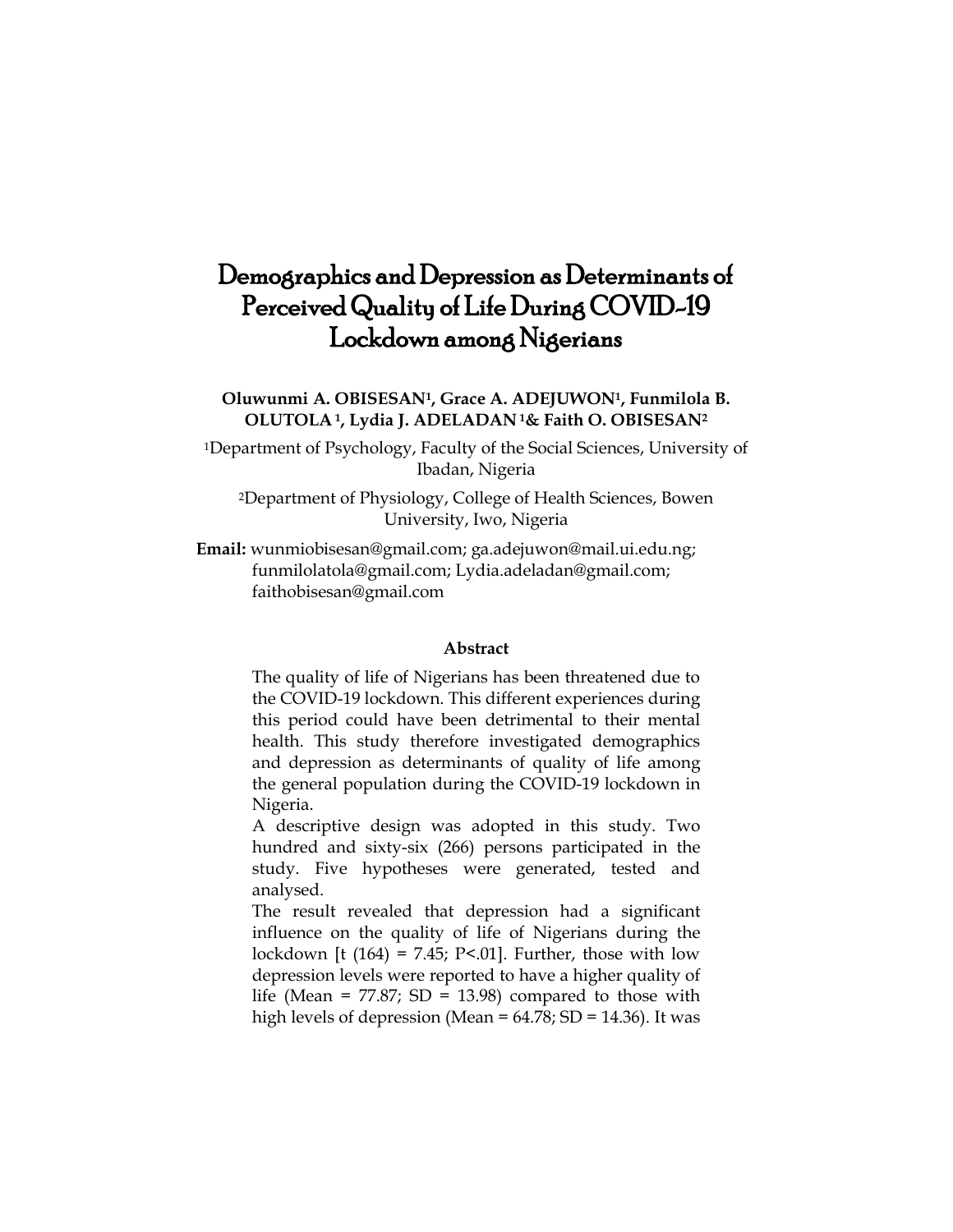shown that no significant gender difference existed in the quality of life  $[t (264) = .50; P > .05]$ .

The findings also revealed that employment status had no significant influence on quality of life  $[F (3, 262) = 1.13;$ P>.05]. Psycho-demographic predictors (depression, age and level of education) jointly predicted quality of life  $[R =$ .44;  $R^2 = .19$ ;  $F(3. 262) = 20.53$ ;  $P<.01$  and collectively accounted for about 19% variance in quality of life. However, only depression had a significant independent influence on quality of life (β = -.43; t = -7.71; P<.05). The study concluded that depression had a significant influence on quality of life during COVID-19 lockdown

among the general population in Nigeria. It is therefore recommended that urgent intervention should be organized for the general population in terms of assessment and treatment of depression to avoid post-COVID psychological breakdown among Nigerians.

**Keywords:** Quality of life, Depression, Demographics, COVID-19 lock down, General population

# **Introduction**

The coronavirus disease (COVID-19) was first discovered in Wuhan, China in December 2019. It is caused by infection with the severe acute respiratory syndrome coronavirus 2 and its symptoms include dry cough, sore throat, nausea, vomiting, fever and diarrhoea. It has been established that individuals with a medical history of underlying infections or diseases are more likely to be infected easily with the virus and are vulnerable to worse medical outcomes (WHO, 2020). The cases of COVID-19 have greatly increased, not only in China where it originated, but in the world at large. COVID-19 outbreak has been reported in all continents of the world and over thirty-seven million people have been infected; it has also led to the death of over 1 million people worldwide.

According to Gilbert et al. (2020), the first case of coronavirus in Africa was discovered in Egypt, in February 2020. However, Nigeria recorded its first coronavirus case on the 27<sup>th</sup> of February 2020; it was an Italian citizen who was working in Nigeria. The disease spread across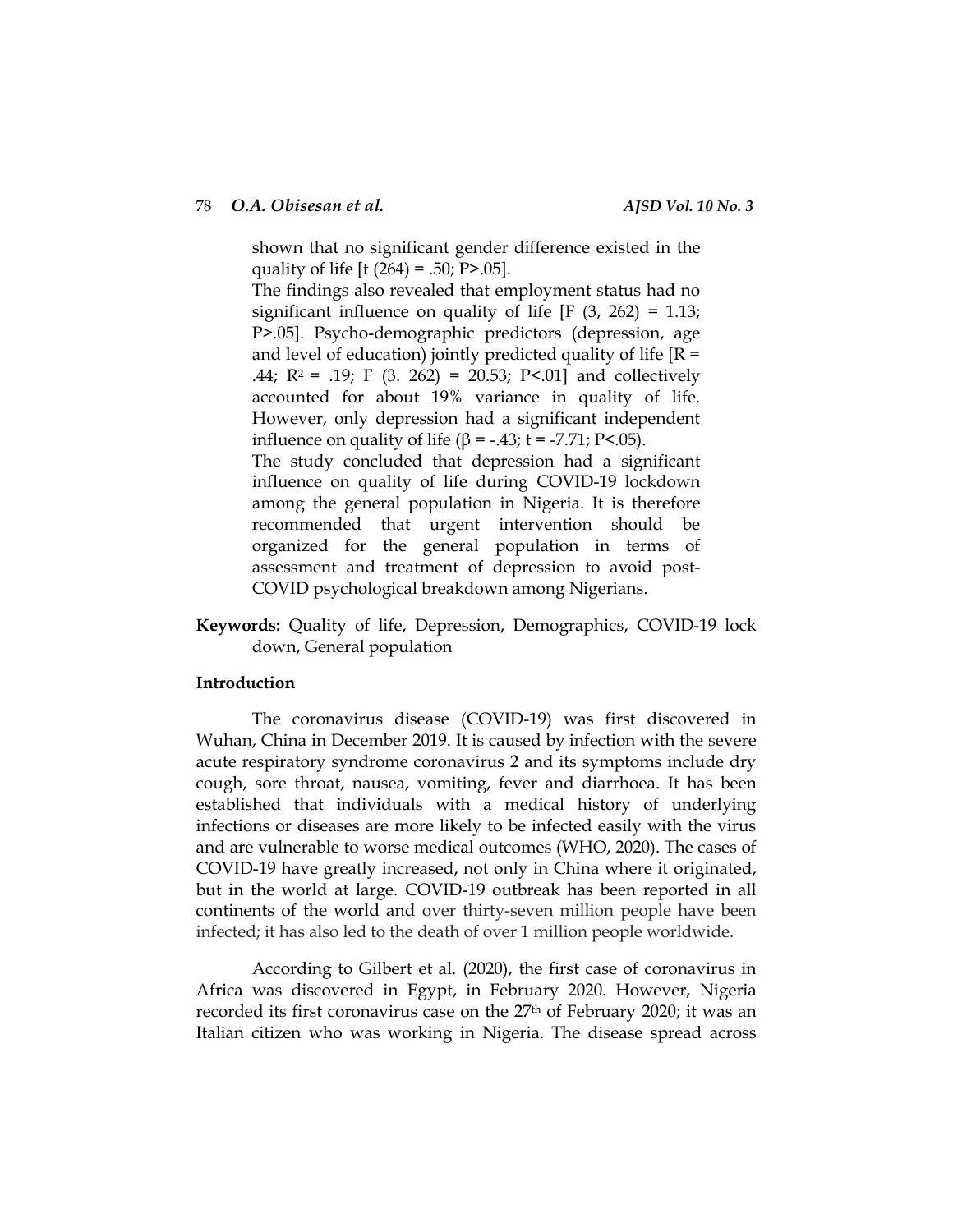## *Demographics, Depression as Determinants of QOL in COVID Lockdown 79*

several states in Nigeria and the number of cases increased daily. The majority of cases were imported from other countries, while most of the recent cases had an importation history or contact with people who had travelled outside the country. In year 2020, about 59,001 cases were confirmed in Nigeria, with 1,112 deaths recorded across the 36 states and the Federal Capital Territory (NCDC, 2020).

As a result of the high rise in cases of coronavirus, the Nigerian government, on March 20, 2020, like other countries declared a state of health emergency and quarantine for affected people. On March 30, 2020, a lockdown on public activities was declared in the three states of the country that had the highest number of cases, while a partial lockdown was declared in some other states; the lockdown involved a cessation of all social and religious gatherings. In obedience to directives from the Federal Government of Nigeria, there was a declaration to shut Nigeria's international borders, impose curfews and lockdowns, close both government and non-governmental organizations, clubs, hotels and also an imposition of interstate travel ban (Alagboso & Abubakar, 2020). The lockdown led to a disruption of daily activities, social interaction, and employment, with increased fear, anxiety, and depression among the general populace (Berger, Evans, Phelan & Silverman, 2020). The effect was enormous, as it affected the people's quality of life.

The WHO (1996) has defined the concept of quality of life as 'individuals' perception of their position in life in the context of the culture and value systems in which they live and in relation to their goals, expectations, standards and concerns. Quality of life has different dimensions and multiple levels of concept. Moreover, the WHO (1996) expanded the concept of quality of life into three levels, which include: global quality of life, generic health-related quality of life, and diseasespecific quality of life. Global quality of life involves an individual's general life satisfaction and it covers general feelings of well-being and other aspects of one's life such as economic situation, health, social or spiritual aspects of life. Generic quality of life is a broader and more comprehensive concept, because it explains more than the current health status of an individual. It involves domains such as psychological, physical, social, and environmental evaluations of life including both positive and negative aspects. Disease-specific quality of life measures the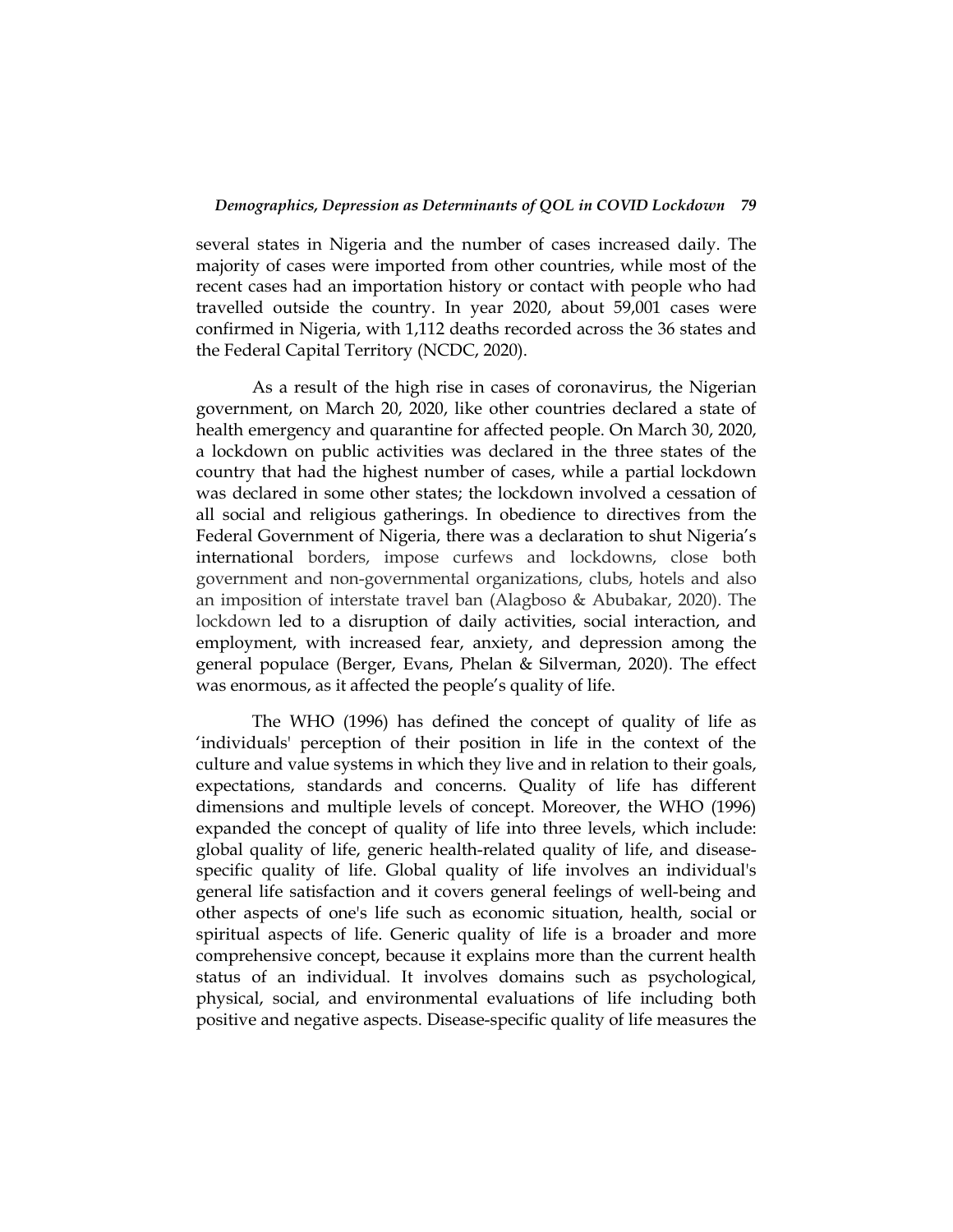condition that is most critical in contributing to an individual's physical limitation and functioning.

Depression as one of the aftermath effects of lockdown of activities during the coronavirus pandemic has become a major health concern, and this calls for rigorous research. Most people experienced depression during the lockdown because of their inability to move freely and to meet their needs through their daily engagements. Different studies have described depression as a costly but most common mental disorder associated with low quality of life. The World Health Organization (WHO) predicted that by 2020, depression will become the third leading cause of disability worldwide. Risk factors for depression include: older age, poor coping abilities and strategies, physical morbidity, impaired level of functioning, reduced cognition, and bereavement. Depression has been associated with increased risk of mortality and poor outcome of treatment of physical disorders. Also, depression can negatively influence the quality of life (Fahad, Sehar-UnNisa, Bandar & Rafat, 2021).

The World Health Organization (WHO) considered depression to be the second greatest cause of disability in the world in 1997 (WHO, 2007), where the burden of depression was compared with that of chronic illnesses including angina, arthritis, asthma and diabetes. Almost one quarter of a million people in 60 countries were studied in the research. Apart from socioeconomic factors and other health conditions, depression had the largest effect on worsening people's health; and when people with depression and other chronic illness were studied, the result showed that these set of people had the worst health measures of all diseases stated (Shumye, Belayneh & Mengistu, 2019). Considering that depression is one of the immediate results of lockdown of activities and people, it is crucial to understand its implications on the quality of life of the Nigerian populace (Samlani, Lemfadli, AitErrami, Oubaha & Krati, 2020).

Moreover, COVID-19 is caused by the severe acute respiratory syndrome coronavirus 2 (SARS‐CoV‐2) and results in severe stress to health care systems. Most infected patients have mild symptoms including fever, fatigue, and cough, but in severe cases, the disease can progress quickly to acute respiratory distress syndrome, septic shock,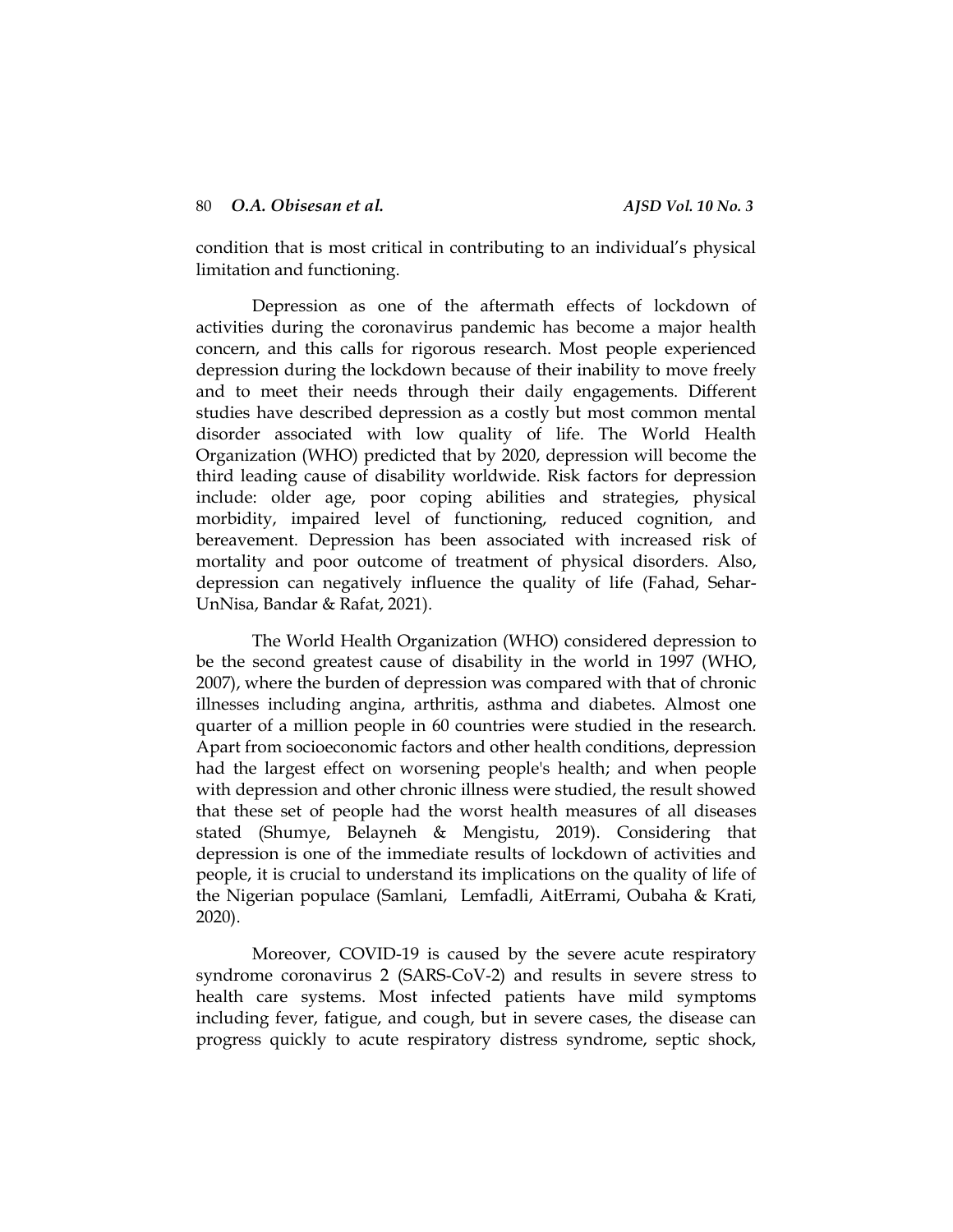metabolic acidosis, and coagulopathy. Even with different standards of living between countries, the quality of life of individuals of studied populations reported with COVID-19 had worsened (Tanu, 2020). It is therefore important to understand the implications of activity and movement restrictions on the health and well-being of people and communities. Hence, this study investigated the impact of COVID-19 lockdown measures and depression on perceived quality of life of the Nigerian populace.

## **Statement of the Problem**

The World Health Organization (WHO, 2020b) has declared that the coronavirus disease 2019 (COVID-19), which is highly infectious with a rapid spread rate, has resulted in a number of fatalities globally and was declared an international public health emergency with potential threat to human health. Different procedures and measures have been suggested to curtail the spread of the disease, but COVID-19 continues to spread globally. The spread of the disease needed to be urgently curtailed. Some measures towards this included quarantine, lockdown and curfew, with varying levels of intensity and enforcement depending on each country's response to the disease. Lockdown measures included: closure of markets, industries and schools; stay at home; social isolation; and local and international travel restrictions, to curb the spread of the disease. As at late April 2020, there were 2.4 million cases of [COVID-](https://en.wikipedia.org/wiki/COVID-19)[19](https://en.wikipedia.org/wiki/COVID-19) and over 175,418 deaths in 185 countries around the world (COVID-19 Dashboard, 2020; Gutierrez, 2020).

Several authors have researched on the COVID-19 lockdown and mental health in different countries; this reflects the severity of the effect of the disease on people's mental health. Li, Yang, Dou, Wang, Zhang and Lin (2020) conducted a study of 4,607 Chinese and found that individual cognitive appraisal, that is, perceived severity of the COVID-19 lockdown in particular, was related to a number of undesirable emotional reactions. This was found to be in the form of increase in negative emotion, boredom and increase in sleep problems. Another study by Li, Yang, Dou, and Cheung (2020) revealed that the effect of self-control was also significant, suggesting that participants with high self-control reported fewer mental health problems.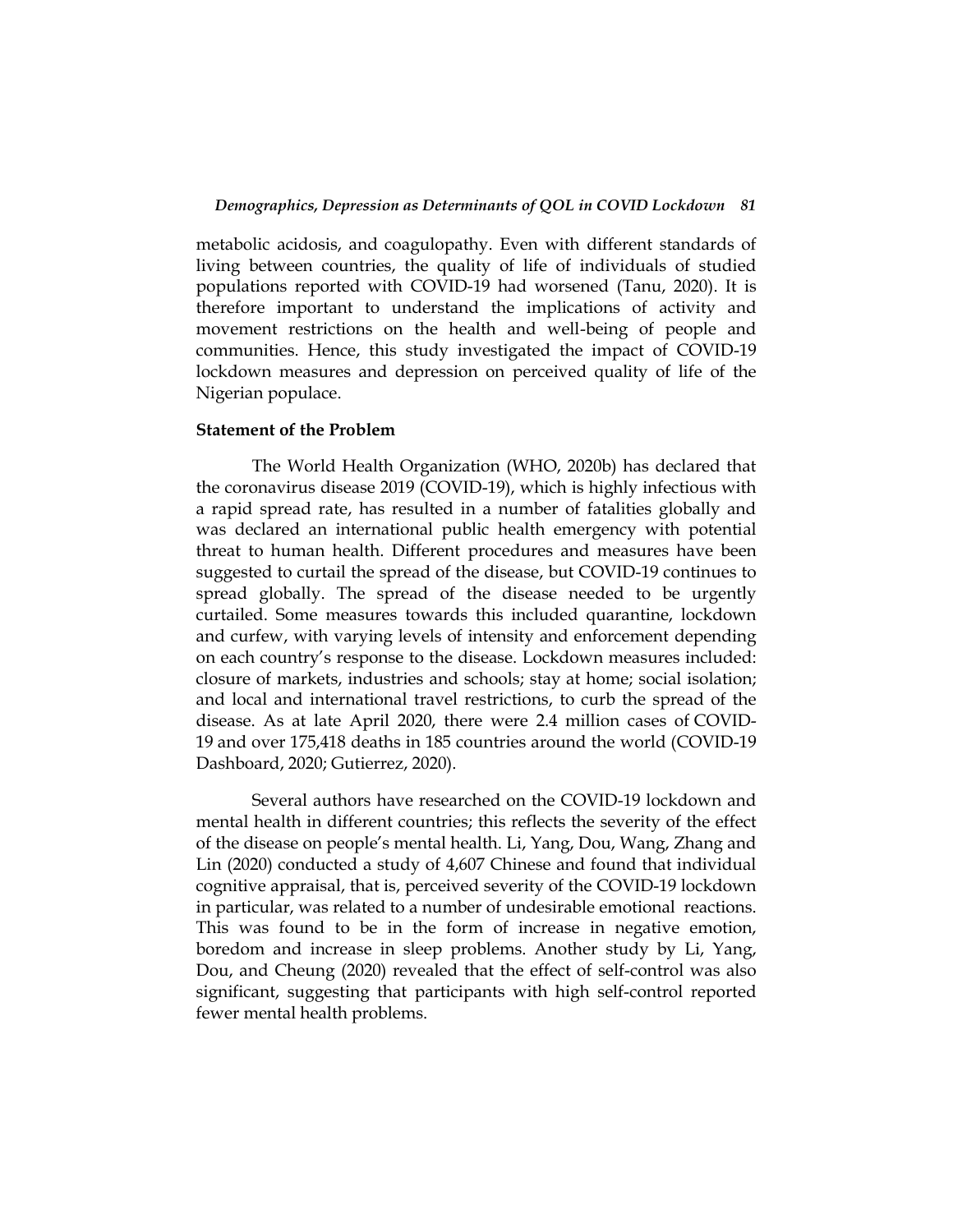Wang et al. (2020) found that 53.8% of respondents rated the psychological impact of the outbreak as severe; 16.5% reported moderate to severe depressive symptoms; 28.8% reported moderate to severe anxiety symptoms, and 8.1% reported moderate to severe stress levels. Torales, O'Higgins, Castaldelli-Maia and Ventriglio (2020), in their study also reported that the COVID-19 lockdown has led to numerous psychological problems such as stress, anxiety, depressive symptoms, insomnia, denial, anger and fear, globally. Cuiyan et al. (2019) also reported the psychological impact of the lockdown as moderate to severe, as about one-third of the study participants reported moderate-to-severe anxiety during the initial phase of the COVID-19 outbreak in China.

Unlike China, limited research has so far been undertaken on depression and quality of life due to the COVID-19 lockdown among Nigerians. Based on the spread of COVID-19, lockdown measures and its effect on the well-being of Nigerians, this study investigated demographics and depression on perceived quality of life during COVID-19 lockdown among the general population in Nigeria.

# **Hypotheses**

- 1. Respondents with high level of depression will significantly report lower on quality of life, compared to those with low level of depression.
- 2. Female respondents will significantly report higher on quality of life than male counterparts.
- 3. Employed respondents will significantly report higher on quality of life compared to students, the unemployed and the self-employed.
- 4. Respondents with higher educational qualifications will significantly report higher on quality of life compared to those with primary or secondary educational qualifications.
- 5. Psycho-demographic factors (depression, age, and education) will jointly and independently predict quality of life among Nigerians during the lockdown.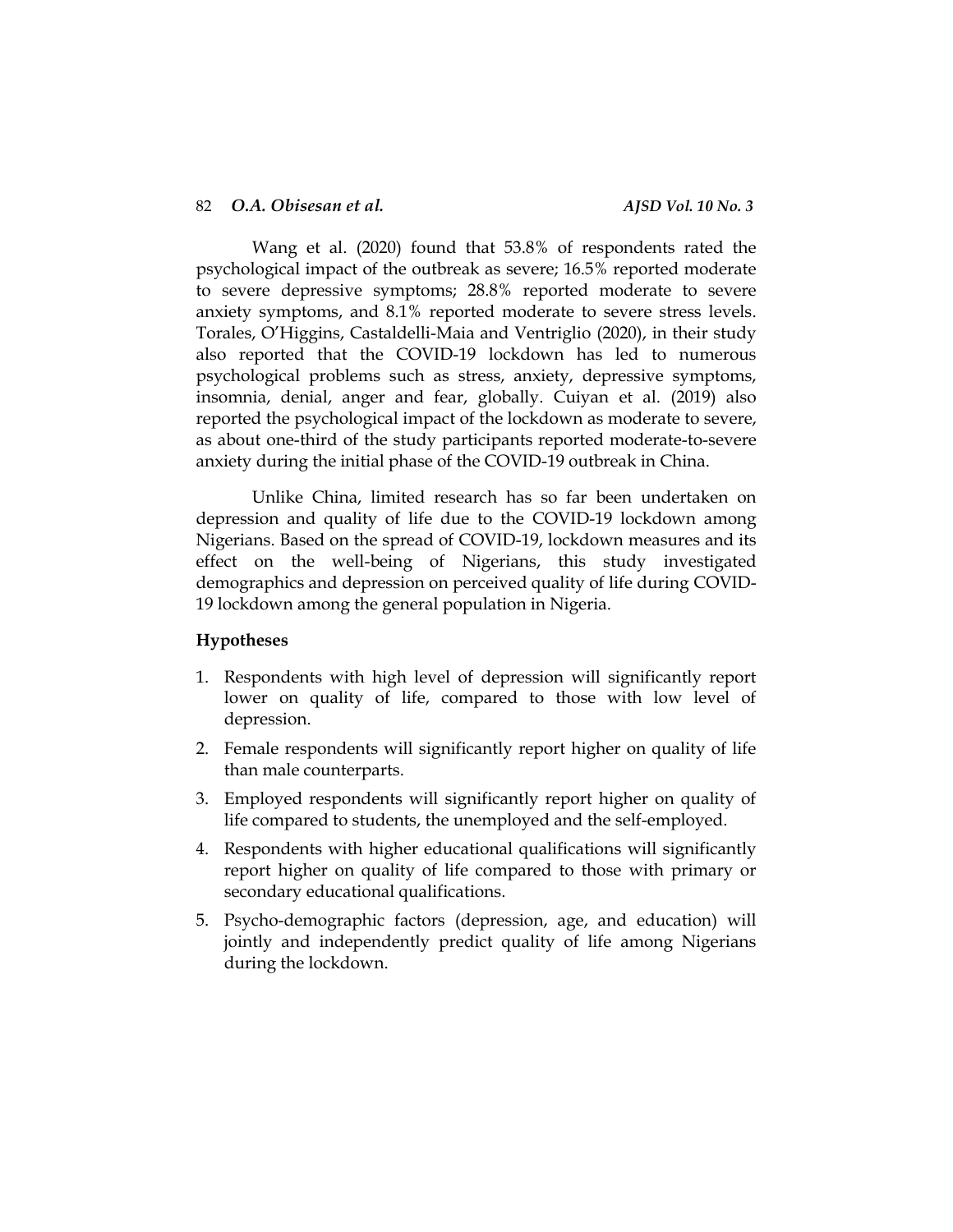# **Method**

# **Research design**

The researchers adopted the descriptive survey research design for the study. This design was chosen because the researchers collected data through a questionnaire and no variable was manipulated. The general population in Nigeria was the target population for the study. The independent variables in the study were demographics and depression during the COVID-19 lockdown while perceived quality of life was the dependent variable.

## **Participants**

Two hundred and sixty-six participants were drawn from the general population from 19 states in Nigeria, namely: Oyo, Lagos, Ogun, Kwara, Abuja, Rivers, Ondo, Osun, Abia, Enugu, Kaduna, Benue, Nasarawa, Ekiti, Plateau, Gombe, Sokoto, Anambra, and Katsina. The age range of the participants was 17 to 65 years with a mean of 31.5, a standard deviation of 9.6. The participants comprised 138(41.9%) males and 128(48.1%) females. The participants willingly volunteered and were therefore not compensated for participating in this study.

#### **Measures**

An self-report questionnaire was used to collect relevant data for the study online. The questionnaire consisted of three sections: A-C Section A measured the demographic information of participants which included age, gender, ethnicity, level of education, religion, marital status, employment status and state of origin. Section B consisted of World Health Organization Quality of Life (WHOQOL-BREF), which measured the perceived quality of life of the participants. The items (26) on the WHOQOL-BREF were rated on a 5-point Likert scale in a positive direction. Gureje, Kola, Afolabi and Olley (2008) recorded internal reliability Cronbach's alpha of 0.86 for WHOQOL–BREF. Section C consisted of 7 items rated on a 6-point Likert scale, measuring the participants' depression during the COVID-19 lockdown.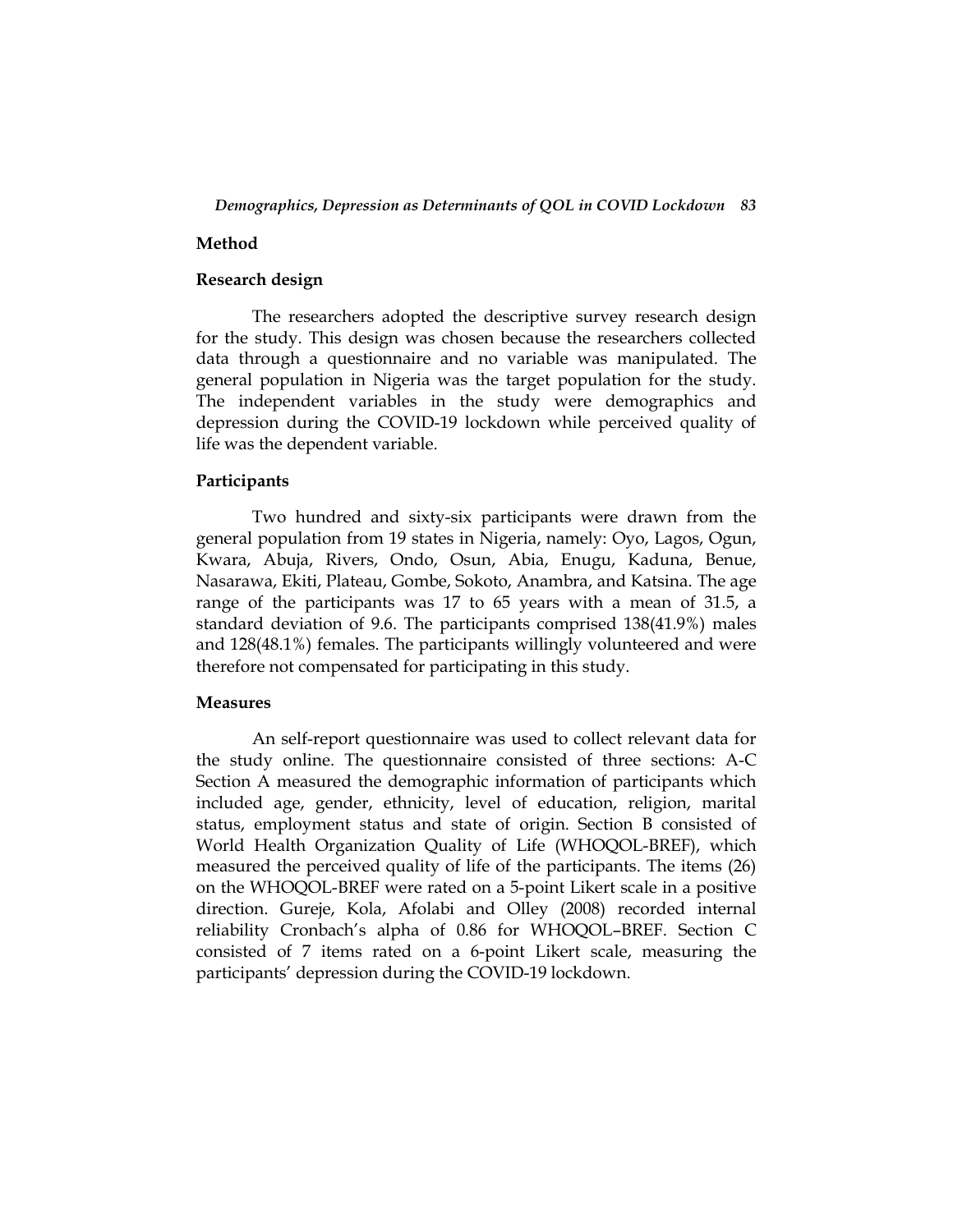# **Procedure**

The research started during the COVID-19 lockdown. Ethical procedures were observed before the administration of the questionnaire, and only those who gave consent for participation were requested to complete the online questionnaire. Participants were encouraged to send out the survey instrument to as many people as possible. The researchers forwarded the questionnaire link to people in Nigeria and implored them to forward it to friends and other people on their contact list.

When the participants received the message and clicked on the link they were automatically directed to the information about the study which included informed consent. Since the study was online, only participants who understood English and had access to internet facilities could participate in the study. After the participants accepted to take the survey and clicked on the link, an introductory message would come up containing a brief introduction on the background, objective, procedure, statement on voluntary nature of participation, declaration of anonymity and confidentiality, as well as notes for filling in the questionnaire. After this participants were directed to input demographic details and then move on to the rest of the items on the questionnaire.

# **Ethical Considerations**

The researchers ensured that each participant filled the informed consent form prior to participation. The participants' information were made anonymous and they were requested to provide honest answers, the confidentiality of which was strictly maintained throughout the study; the information was used strictly for the research study only. Eligible participation in this survey was voluntary and participants were not compensated.

#### **Data Analysis**

The data collated from the participants responses were analysed using percentage, frequency, t-test, multiple regression analysis (MRA) and analysis of variance (ANOVA)**.**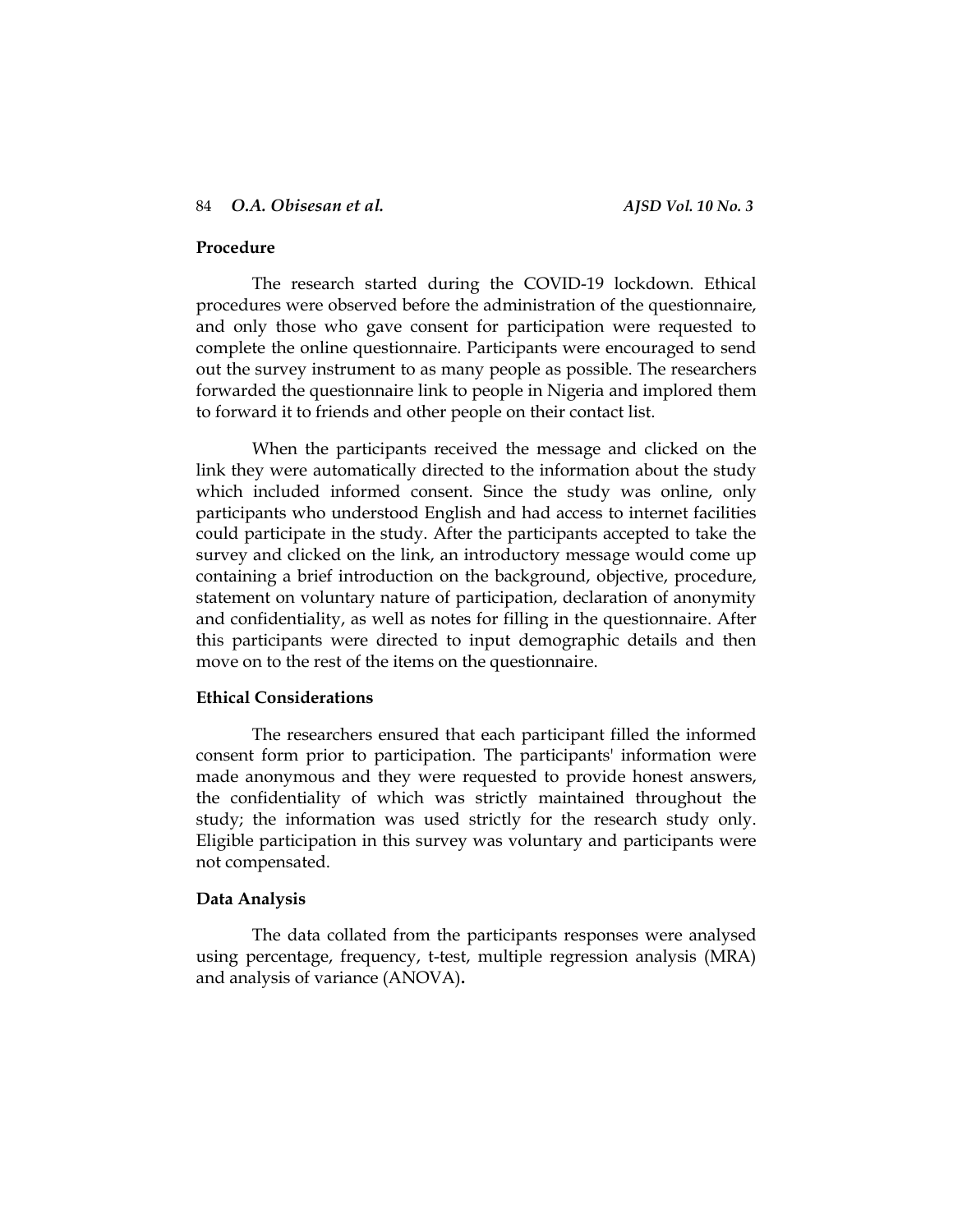# *Demographics, Depression as Determinants of QOL in COVID Lockdown 85*

# **RESULTS**

The results of gathered data from the two hundred and sixty-six (266) participants are presented in this section. Table 1 presents the demographic information of the respondents.

| <b>SN</b>    | Variables          | Response           | Frequency | Percentage |
|--------------|--------------------|--------------------|-----------|------------|
| $\mathbf{1}$ | Age                | Less than 30 years | 114       | 42.9       |
|              |                    | 30-39 years        | 93        | 35         |
|              |                    | 40-49 years        | 44        | 16.5       |
|              |                    | 50 years above     | 15        | 5.6        |
| 2            | Gender             | Male               | 138       | 51.9       |
|              |                    | Female             | 128       | 48.1       |
| 3            | Level of education | Primary school     | 1         | 0.4        |
|              |                    | Secondary school   | 24        | 9          |
|              |                    | NCE/ND             | 20        | 7.5        |
|              |                    | University degree  | 158       | 59.4       |
|              |                    | <b>Masters</b>     | 57        | 21.4       |
|              |                    | Ph.D.              | 6         | 2.3        |
| 4            | Religion           | Christianity       | 234       | 88         |
|              |                    | Islam              | 31        | 11.7       |
|              |                    | Traditional        | 1         | $0.4\,$    |
| 5            | Marital status     | Single             | 144       | 54.1       |
|              |                    | Married            | 115       | 43.2       |
|              |                    | Others             | 7         | 2.6        |
| 6            | Employment status  | Employed           | 103       | 38.7       |
|              |                    | Unemployed         | 25        | 9.4        |
|              |                    | Student            | 77        | 28.9       |
|              |                    | Self-employed      | 61        | 22.9       |
| 7            | Ethnicity          | Yoruba             | 197       | 74.1       |
|              |                    | Igbo               | 30        | 11.3       |
|              |                    | Hausa              | 1         | 0.4        |
|              |                    | Others             | 38        | 14.3       |
| 8            | Family background  | Monogamous         | 232       | 87.2       |
|              |                    | Polygamous         | 34        | 12.8       |
|              | <b>Total</b>       |                    | 266       | 100        |

**Table 1: Demographic information of respondents**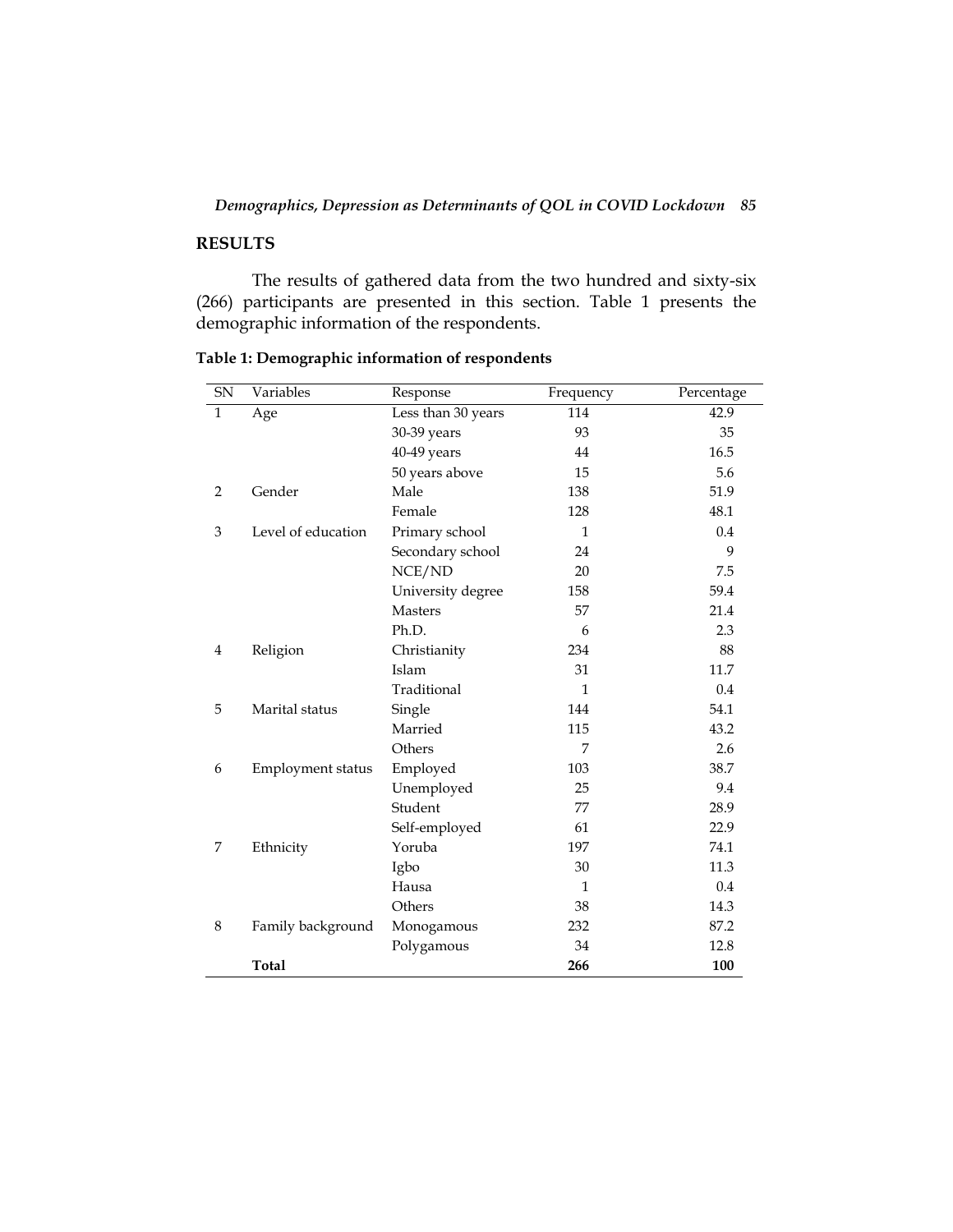Age distribution revealed that most of the respondents, 114 (42.9%), were either less than 30 years, or between 30 and 39 years old, 93 (35%). Gender distribution revealed that more of the respondents 138 (51.9%) were males, while the other 128 (48.1%) were females.

For level of education, the data show that the majority of the respondents (83.1%) were university degree holders. Only one respondent (0.4%) was a primary school certificate holder.

Religion distribution showed that most of the respondents (88%) were Christians; the others were Muslims, and only one respondent (0.4%) was a traditionalist. Data on marital status show that more of the respondents (54.1%) were single. Others (43.2%) were married, while a few (2.6%) indicated 'other' as marital status.

Ethnic distribution revealed that most of the respondents 197 (74.1%) belonged to the Yoruba ethnic group. This was followed by those from other ethnic groups (14.3%), and Igbo ethnic group (11.3%). Only one respondent (0.4%) was Hausa. Finally, the results show that the majority of the respondents (87.2%) were from monogamous families.

Table 2 presents the results on the relationships between quality of life, depression, age and level of education among Nigerians during the lockdown. It is shown that a significant and negative relationship exists between depression and quality of life  $(r = -.44; P < .01)$ . This implies that the higher the depression, the lower the quality of life among Nigerians during the COVID-19 lockdown.

| <b>SN</b> | Variables          | Mean  | <sub>SD</sub> |         |        | З                        | 4 |
|-----------|--------------------|-------|---------------|---------|--------|--------------------------|---|
|           | Quality of life    | 72.41 | 15.52         |         |        |                          |   |
| 2         | Depression         | 12.34 | 4.32          | $-44**$ | -      |                          |   |
| 3         | Age                | 31.56 | 9.66          | .02     | $-.05$ | $\overline{\phantom{a}}$ |   |
| 4         | Level of education | 3.99  | 0.88          | .08     | $-14*$ | $.41**$                  | - |
|           |                    |       |               |         |        |                          |   |

**Table 2: Inter-Correlation among Variables of the Study**

\*\* Significant at 0.01; \* Significant at 0.05

Further, the results show that quality of life had no significant relationship with age  $(r = .02; P > .05)$  and level of education  $(r = .08;$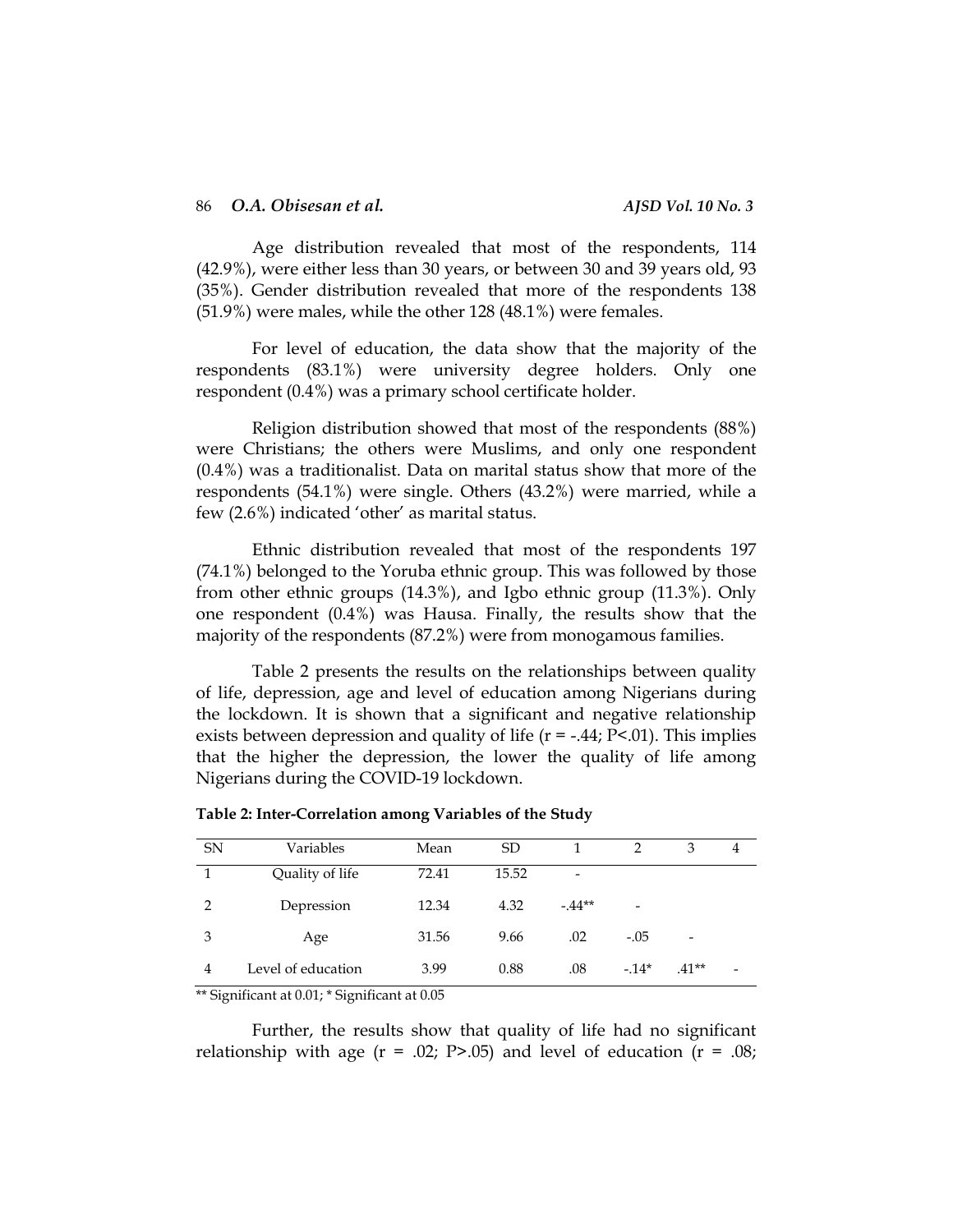P>.05). The table also shows that a significant and negative relationship exists between depression and level of education  $(r = -.14; P < .05)$ . This connotes that the higher the level of education, the lower the quality of life. However, no significant relationship exists between depression and age. Finally, a significant and positive relationship exists between age and level of education  $(r = .41; P<.01)$ . This connotes that the higher the age, the higher the level of education.

Hypothesis one stated that respondents with high level of depression will significantly report lower on quality of life, compared to those with low level of depression. This was tested using the t-test for independent samples and the result is presented in Table 3.

**Table 3: Summary of t-test for independent samples showing results on the influence of depression on quality of life**

|            | Dependent Depression | N   | Mean  | SD    |      |     |        |
|------------|----------------------|-----|-------|-------|------|-----|--------|
| Quality of | High                 | 111 | 64.78 | 14.36 | 7.45 | 264 | < 0.01 |
| life       | Low                  | 155 | 77.87 | 13.98 |      |     |        |

Table 3 presents the results on the influence of depression on quality of life among Nigerians during the lockdown. It is shown that depression had a significant influence on quality of life among Nigerians during the lockdown [t  $(164) = 7.45$ ; P<.01]. Furthermore, those with low level of depression reported higher on quality of life (Mean = 77.87; SD = 13.98) compared to those with high level of depression (Mean = 64.78; SD = 14.36). This confirms the stated hypothesis.

Hypothesis two stated that female respondents will significantly report higher on quality of life than their male counterparts. This was tested using the t-test for independent samples and the result is presented in Table 4.

Table 4 presents the results on gender differences in quality of life among Nigerians during the lockdown. It is shown that no significant gender difference exists in quality of life  $[t (264) = .50; P > .05]$ . This negates the stated hypothesis, hence it is rejected in this study.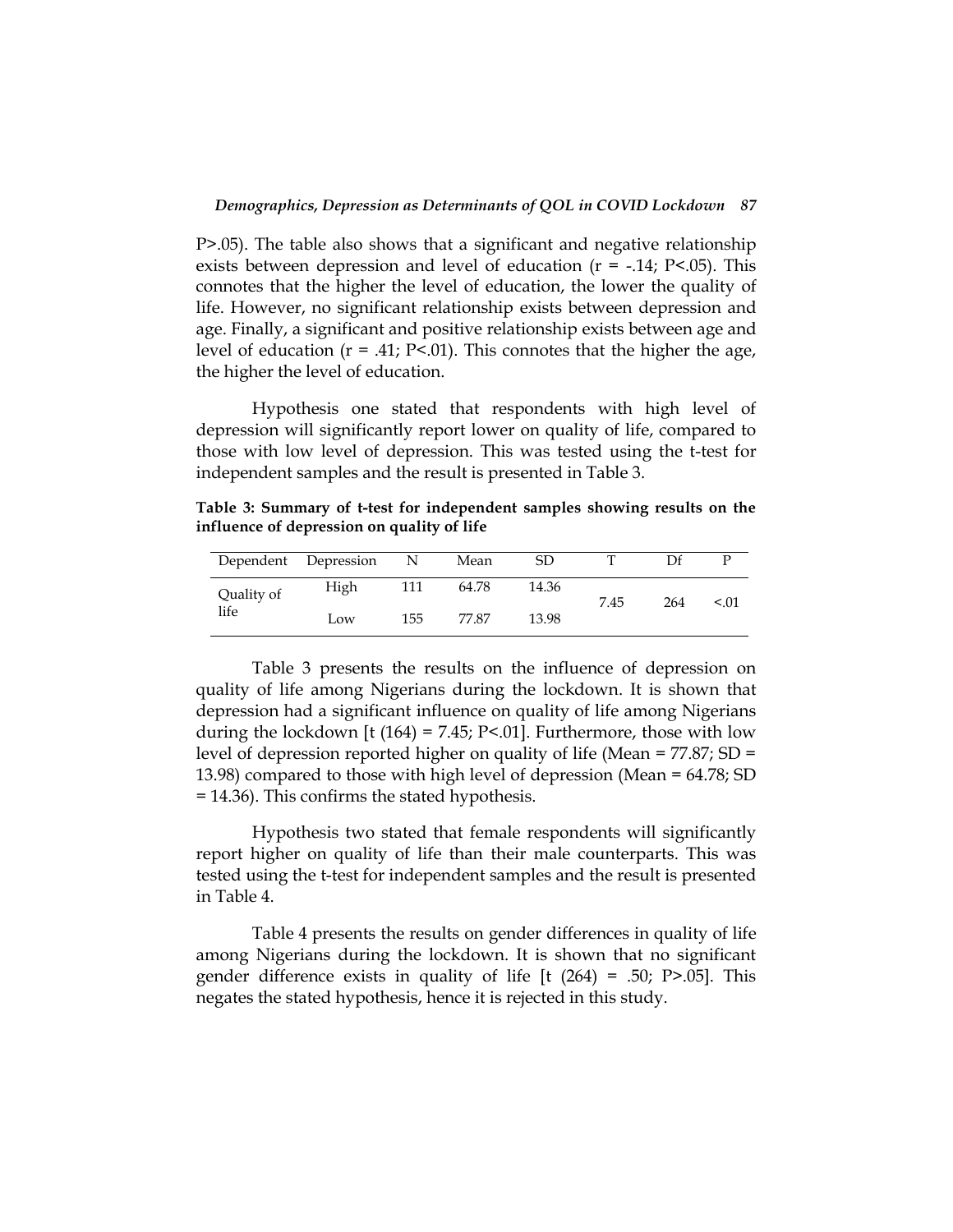**Table 4: Summary of t-test for independent samples showing gender differences in quality of life**

| Dependent       | Gender | N   | Mean  | SD.   | т   | Df  | P      |
|-----------------|--------|-----|-------|-------|-----|-----|--------|
|                 | Male   | 138 | 71.95 | 14.84 |     |     |        |
| Quality of life |        |     |       |       | .50 | 264 | > 0.05 |
|                 | Female | 128 | 72.90 | 16.28 |     |     |        |

Hypothesis three stated that employed respondents will significantly report higher on quality of life compared to students, the unemployed and the self-employed. This was tested using the one-way analysis of variance (ANOVA) and the result is presented in Table 5.

**Table 5: One-way ANOVA showing the influence of employment status on quality of life**

| Source         | SS       |     | MS     |      |        |
|----------------|----------|-----|--------|------|--------|
| Between Groups | 816.66   |     | 272.22 | 1.13 | > 0.05 |
| Within Groups  | 63041.49 | 262 | 240.62 |      |        |
| Total          | 63858.15 | 265 |        |      |        |

Table 5 presents the results of the influence of employment status on quality of life among Nigerians during the lockdown. It is shown that employment status had no significant influence on quality of life [F (3, 262) = 1.13; P>.05]. This negates the stated hypothesis; hence it is rejected in this study.

Hypothesis four stated that respondents with higher educational qualification will significantly report higher on quality of life compared to those with primary or secondary educational qualification. This was tested using one-way analysis of variance (ANOVA) and the result is presented in Table 6.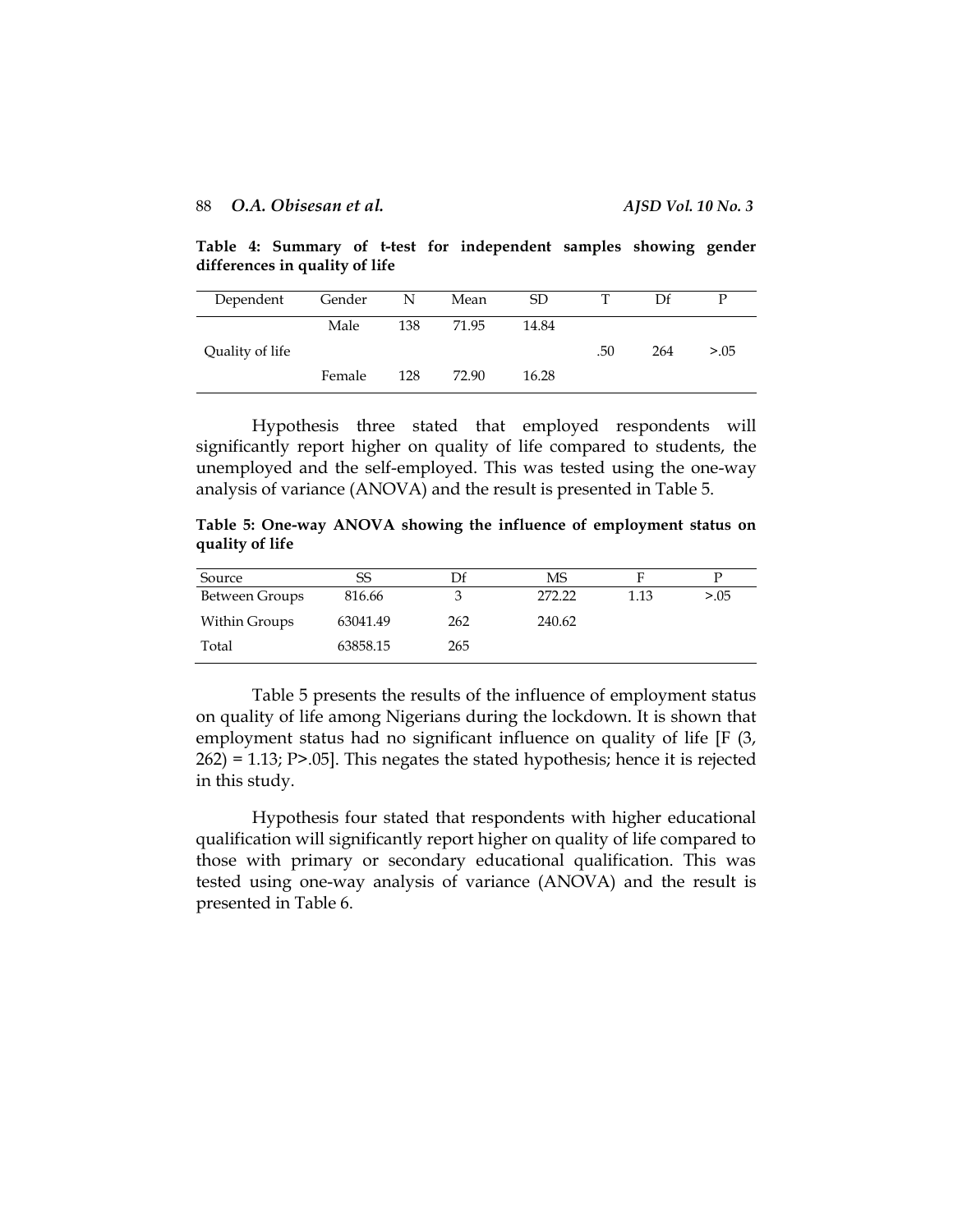**Table 6: One-way ANOVA showing the influence of educational qualification on quality of life**

| Source         | SS       | Df  | MS     | F    | D      |
|----------------|----------|-----|--------|------|--------|
| Between Groups | 2493.42  | 5   | 498.69 |      |        |
| Within Groups  | 61364.73 | 260 | 236.02 | 2.11 | > 0.05 |
| Total          | 63858.15 | 265 |        |      |        |

Table 6 presents the results of the influence of educational qualification on quality of life among Nigerians during the lockdown. It is shown that educational qualification had no significant influence on quality of life  $[F (5, 260) = 2.11; P > .05]$ . This negates the stated hypothesis; hence it was rejected in this study.

Hypothesis five stated that psycho-demographic factors (depression, age and educational) will jointly and independently predict quality of life among Nigerians during the lockdown. This was tested using multiple regression analysis and the result is presented in Table 7.

**Table 7: Multiple psycho-demographic predictors of quality of life**

| Criterion       | Predictors                   | B      |                          | P      | R | R <sup>2</sup> | F.    |        |
|-----------------|------------------------------|--------|--------------------------|--------|---|----------------|-------|--------|
|                 | Depression                   |        | $-43$ $-7.71$            | < 0.01 |   |                |       |        |
| Quality of Life | Age                          | $-.02$ | $-27$ $> 05$ $.44$ $.19$ |        |   |                | 20.53 | < 0.01 |
|                 | Educational<br>qualification | .03    | .44                      | > 0.05 |   |                |       |        |

Table 7 presents the results of psycho-demographic predictors (depression, age and level of education) of quality of life among Nigerians during the lockdown. It is shown that the three psychodemographic predictors (depression, age and level of education) jointly predicted quality of life  $[R = .44; R^2 = .19; F (3. 262) = 20.53; P < .01]$ . Collectively, they accounted for about 19% variance in quality of life. However, only depression had a significant independent influence on quality of life ( $\beta$  = -.43; t = -7.71; P<.05). This confirms the stated hypothesis; hence it was retained in this study.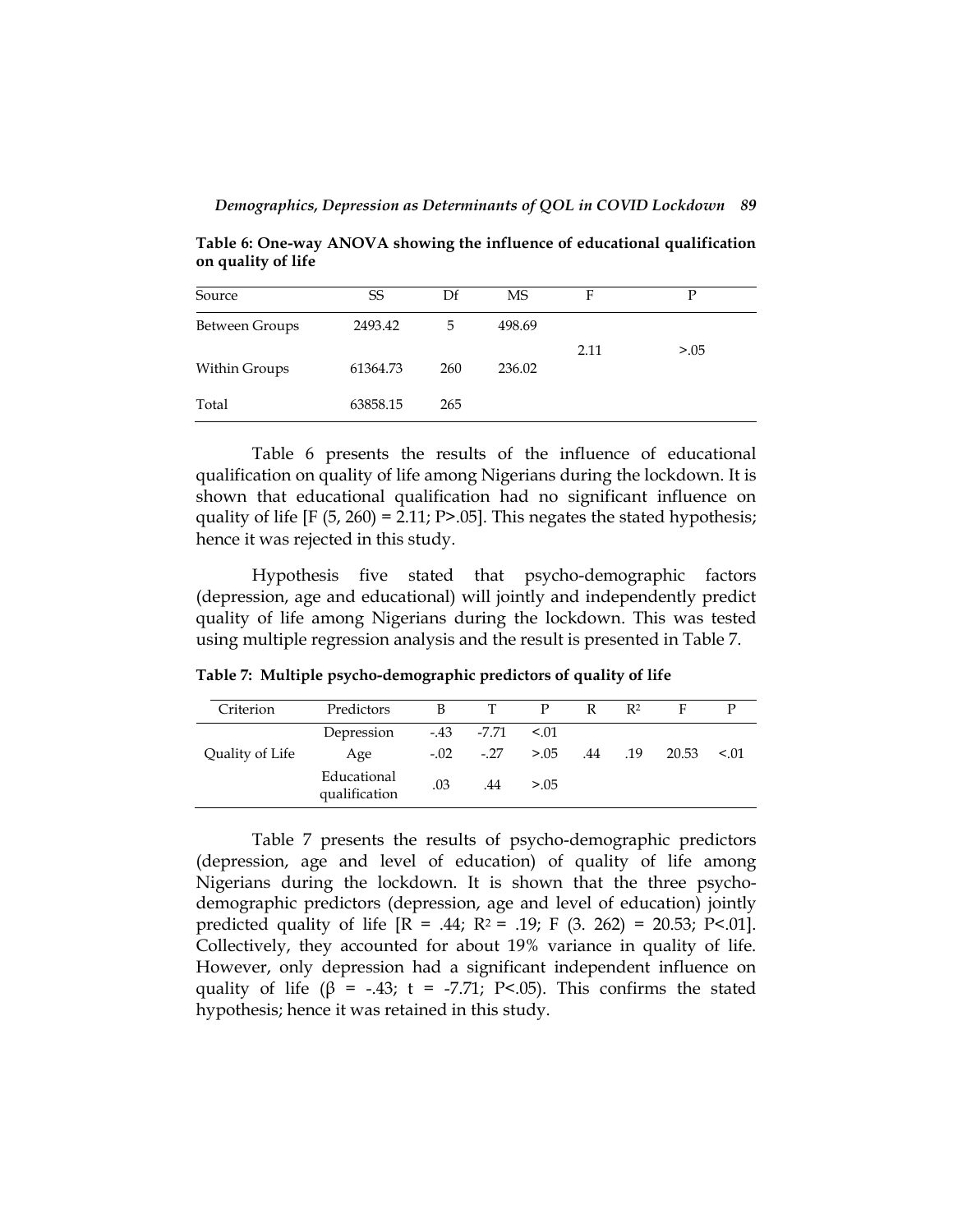# **Conclusion**

This study investigated demographics and depression as determinants of perceived quality of life of Nigerians during the COVID-19 lockdown. It was observed that depression had significant influence on quality of life among Nigerians during the lockdown, and those with low level of depression reported higher on quality of life than those with high level of depression. As the Nigerian populace faces the post-COVID era, our findings provide the basis for intervention for individuals at every level.

Also, psycho-demographic predictors (depression, age and level of education) jointly predicted quality of among Nigerians during lockdown but there was no significant gender difference and educational qualification influence on quality of life among Nigerians during the lockdown. The researchers therefor conclude that, psycho-demographic indices (depression, age and level of education) are good predictors of perceived quality of life among Nigerians during the 2020 COVID-19 lockdown.

# **Recommendations**

Based on the findings of the study, the researchers recommend that:

- 1. The Federal Government should organize urgent intervention for the general population in terms of assessment and treatment of depression to avoid post-COVID-19 psychological breakdown among Nigerians.
- 2. The Federal Government should also engage psychologists at all levels and in every sector to be actively involved in the intervention to enable Nigerians smoothly transition from COVID-19 times to post-COVID times.
- 3. The Nigerian government should endeavour to assist the populace by giving palliatives, especially to the most affected population in the country. This will reduce the level of depression and improve their quality of life.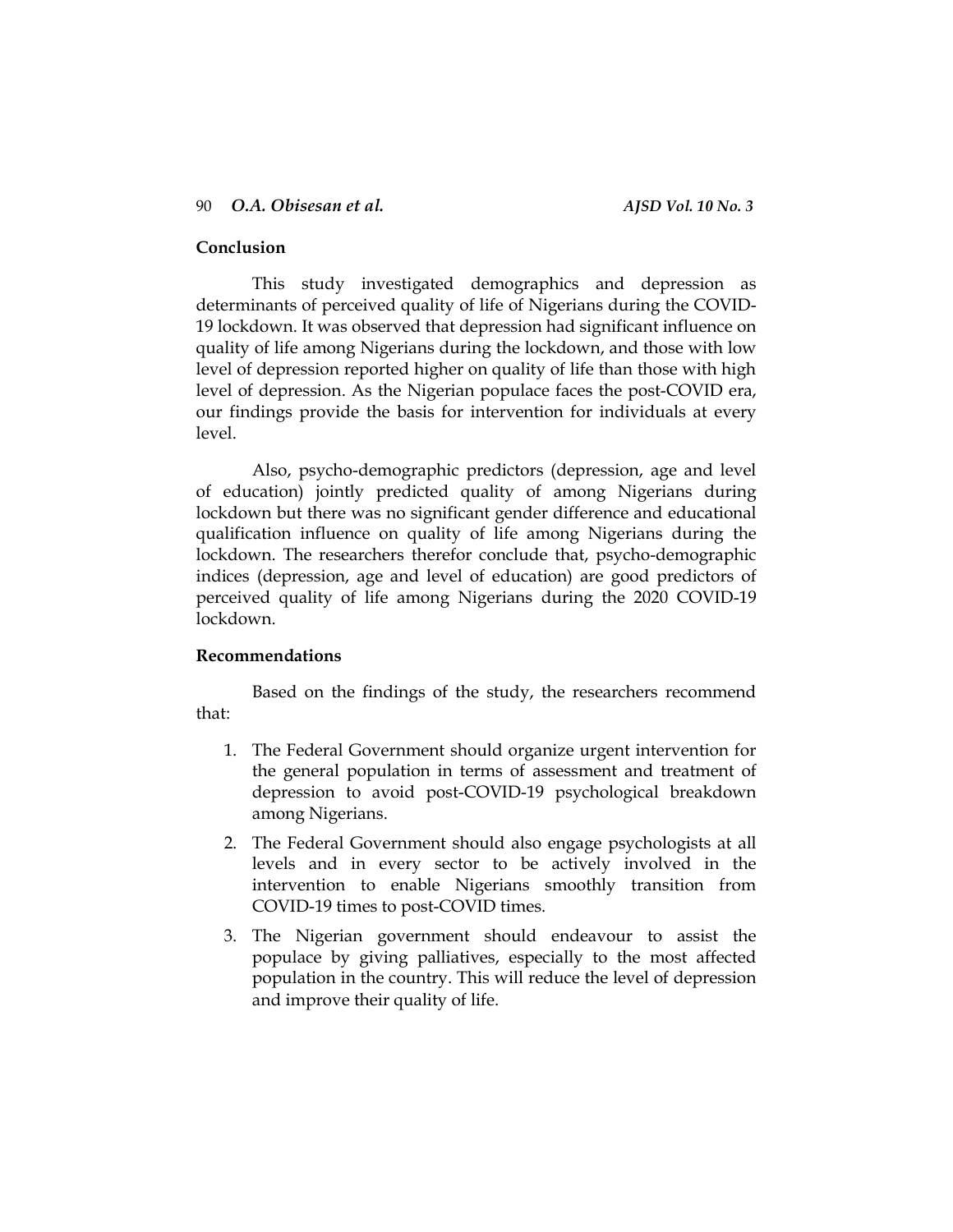**References**

Alagboso, C., and Abubakar, B. (2020). The first 90 days: How has Nigeria responded to the COVID-19 outbreak? #COVID19NaijaResponse. [Nigeria Health Watch.](https://medium.com/@nigeriahealthwatch?source=post_page-----a0974493efa6--------------------------------)

[https://medium.com/@nigeriahealthwatch/the-first-90-days](https://medium.com/@nigeriahealthwatch/the-first-90-days-how-has-nigeria-responded-to-the-covid-19-outbreak-covid19naijaresponse-a0974493efa6)[how-has-nigeria-responded-to-the-covid-19-outbreak](https://medium.com/@nigeriahealthwatch/the-first-90-days-how-has-nigeria-responded-to-the-covid-19-outbreak-covid19naijaresponse-a0974493efa6)[covid19naijaresponse-a0974493efa6](https://medium.com/@nigeriahealthwatch/the-first-90-days-how-has-nigeria-responded-to-the-covid-19-outbreak-covid19naijaresponse-a0974493efa6)

- Berger, Z.D., Evans, N.G., Phelan, A.L., and Silverman, R.D. (2020). COVID-19: Control measures must be equitable and inclusive. *BMJ*, 368. https://doi.org/10.1136/bmj.m1141 BMJ Publishing Group.doi:<https://doi.org/10.1136/bmj.m1141>
- Fahad, D.A., Sehar-UnNisa, H., Bandar, A., and Rafat, Z. (2021). Assessment of the quality of life during the COVID-19 pandemic: A cross-sectional survey from the Kingdom of Saudi Arabia. *Int J Environ Res Public Health*, 20, 18(3), 847. doi: 10.3390/ijerph18030847
- Gilbert, M., Pullano, G., Pinotti, F., Valdano, E., Poletto, C., Boëlle, P-Y., D'Ortenzio, E., Yazdanpanah, Y., Eholie, S.P., Altmann, M., Gutierrez, B., Kraemer, M.U.G., and Colizza, V. (2020). Preparedness and vulnerability of African countries against importations of COVID-19: a modeling study. *The Lancet*, 395(10227), 871–7.
- Gureje, O., Kola, L., Afolabi, E., and Olley, B.O. (2008).Determinants of quality of life of elderly Nigerians: Results from Ibadan Study of Ageing. *African Journal Med Med Science*, 37(3), 239-247.
- Li, J.B., Yang, A., Dou, K., and Cheung, R.Y.M. (2020). Self-control moderates the association between perceived severity of coronavirus disease 2019 (COVID-19) and mental health problems among the Chinese public. *International Journal of Environmental Research and Public Health*, 17(13), 4820. Doi: 10.3390/ijerph17134820